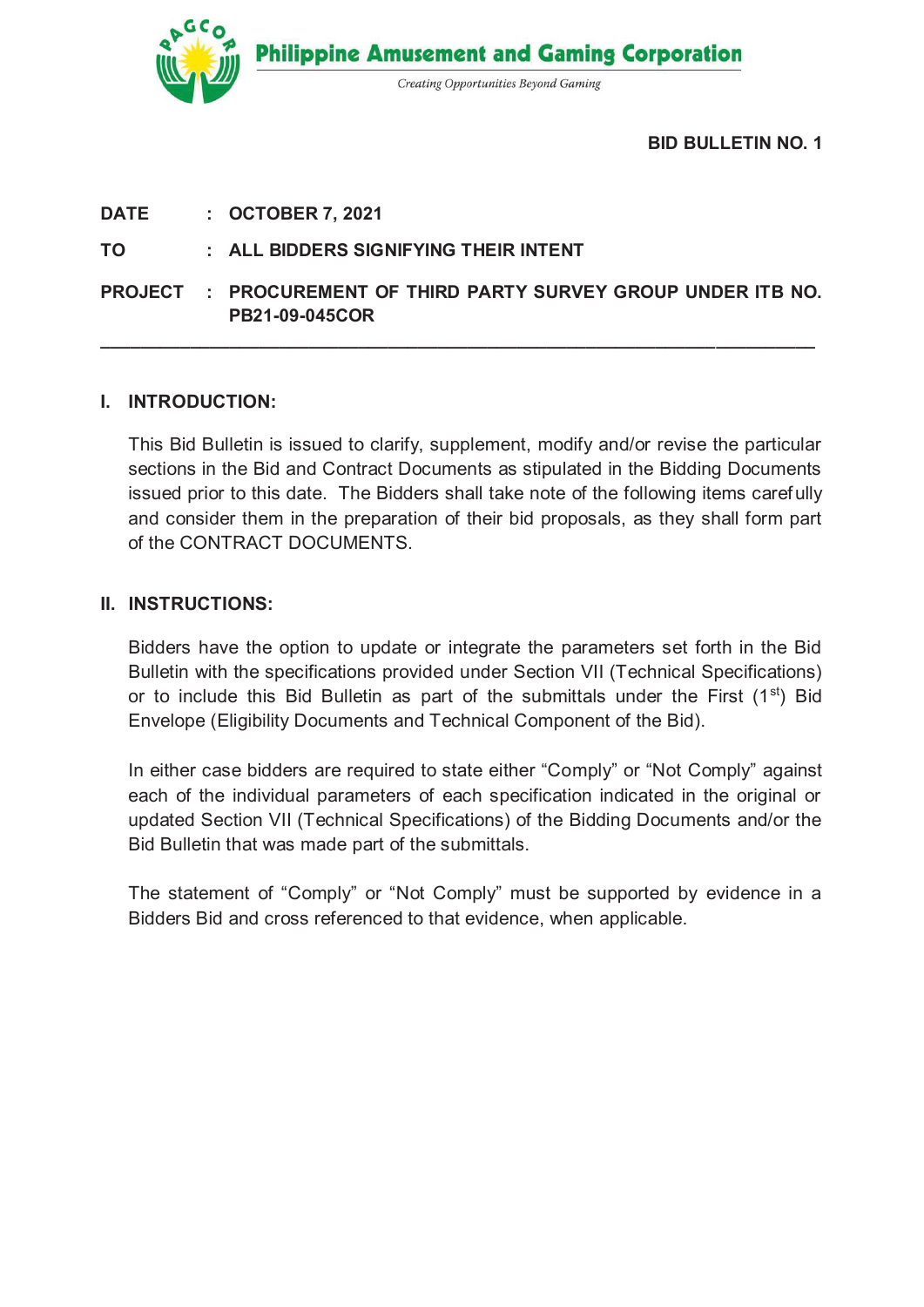# **III. CLARIFICATION/MODIFICATION IN THE BIDDING DOCUMENTS**

|      | <b>SECTION I. INVITATION TO BID</b>                                                                                                                                                                                                                                                                                                                                                                        |                                                                                                                                                                                                                                                                                                                                                                                                             |  |  |  |  |
|------|------------------------------------------------------------------------------------------------------------------------------------------------------------------------------------------------------------------------------------------------------------------------------------------------------------------------------------------------------------------------------------------------------------|-------------------------------------------------------------------------------------------------------------------------------------------------------------------------------------------------------------------------------------------------------------------------------------------------------------------------------------------------------------------------------------------------------------|--|--|--|--|
| Page | <b>From</b>                                                                                                                                                                                                                                                                                                                                                                                                | To                                                                                                                                                                                                                                                                                                                                                                                                          |  |  |  |  |
| 8    | XXXXXXXXX                                                                                                                                                                                                                                                                                                                                                                                                  | XXXXXXXXX                                                                                                                                                                                                                                                                                                                                                                                                   |  |  |  |  |
|      | 7. Bids must be duly received by the<br>BAC Secretariat through manual<br>submission on or before October<br>11, 2021 (Monday), 9:00 a.m. at the<br>Corporate Lounge, Sixth (6 <sup>th</sup> ) Floor,<br>PAGCOR Executive Office, New<br>Coast Hotel Manila, 1588 M.H. del<br>Pilar Street corner Pedro Gil Street,<br>Malate, Manila. Late bids shall not<br>be accepted.                                 | 7. Bids must be duly received by the<br>BAC Secretariat through manual<br>submission on or before October<br>18, 2021 (Monday), 9:00 a.m. at<br>the Corporate Lounge, Sixth (6 <sup>th</sup> )<br>Floor, PAGCOR Executive Office,<br>New Coast Hotel Manila, 1588 M.H.<br>del Pilar Street corner Pedro Gil<br>Street, Malate, Manila. Late bids<br>shall not be accepted.                                  |  |  |  |  |
|      | XXXXXXXXX                                                                                                                                                                                                                                                                                                                                                                                                  | XXXXXXXXX                                                                                                                                                                                                                                                                                                                                                                                                   |  |  |  |  |
|      | 9. Bid opening shall be on October 11,<br>2021 (Monday), 9:00 a.m. onwards<br>at the Corporate Lounge, Sixth (6 <sup>th</sup> )<br>Floor, PAGCOR Executive Office,<br>New Coast Hotel Manila, 1588 M.H.<br>del Pilar Street corner Pedro Gil<br>Street, Malate, Manila. Bids will be<br>opened in the presence of the<br>representatives<br>bidders'<br>who<br>choose to attend the activity.<br>XXXXXXXXX | 9. Bid opening shall be on October<br>18, 2021 (Monday), 9:00 a.m.<br>onwards at the Corporate Lounge,<br>$(6th)$ Floor, PAGCOR<br>Sixth<br>Executive Office, New Coast Hotel<br>Manila, 1588 M.H. del Pilar Street<br>corner Pedro Gil Street, Malate,<br>Manila. Bids will be opened in the<br>of<br>bidders'<br>the<br>presence<br>representatives who<br>choose to<br>attend the activity.<br>XXXXXXXXX |  |  |  |  |

| <b>SECTION III. BID DATA SHEET</b> |                                                                                                        |                                                                                                        |  |  |  |  |
|------------------------------------|--------------------------------------------------------------------------------------------------------|--------------------------------------------------------------------------------------------------------|--|--|--|--|
| <b>PAGE</b><br>NO.                 | <b>FROM</b>                                                                                            | TO                                                                                                     |  |  |  |  |
| 17                                 | <b>ITB Clause 5.3</b>                                                                                  | <b>ITB Clause 5.3</b>                                                                                  |  |  |  |  |
|                                    | For this purpose, contracts similar<br>to the Project shall be:                                        | For this purpose, contracts similar to<br>the Project shall be:                                        |  |  |  |  |
|                                    | a. Customer satisfaction surveys.                                                                      | a. Customer survey.                                                                                    |  |  |  |  |
|                                    | b. Completed within five (5) years<br>prior to the deadline for the<br>submission and receipt of bids. | b. Completed within five (5) years<br>prior to the deadline for the<br>submission and receipt of bids. |  |  |  |  |

۵ HECTOR D. MELENCIO HECTOR D MELENCIO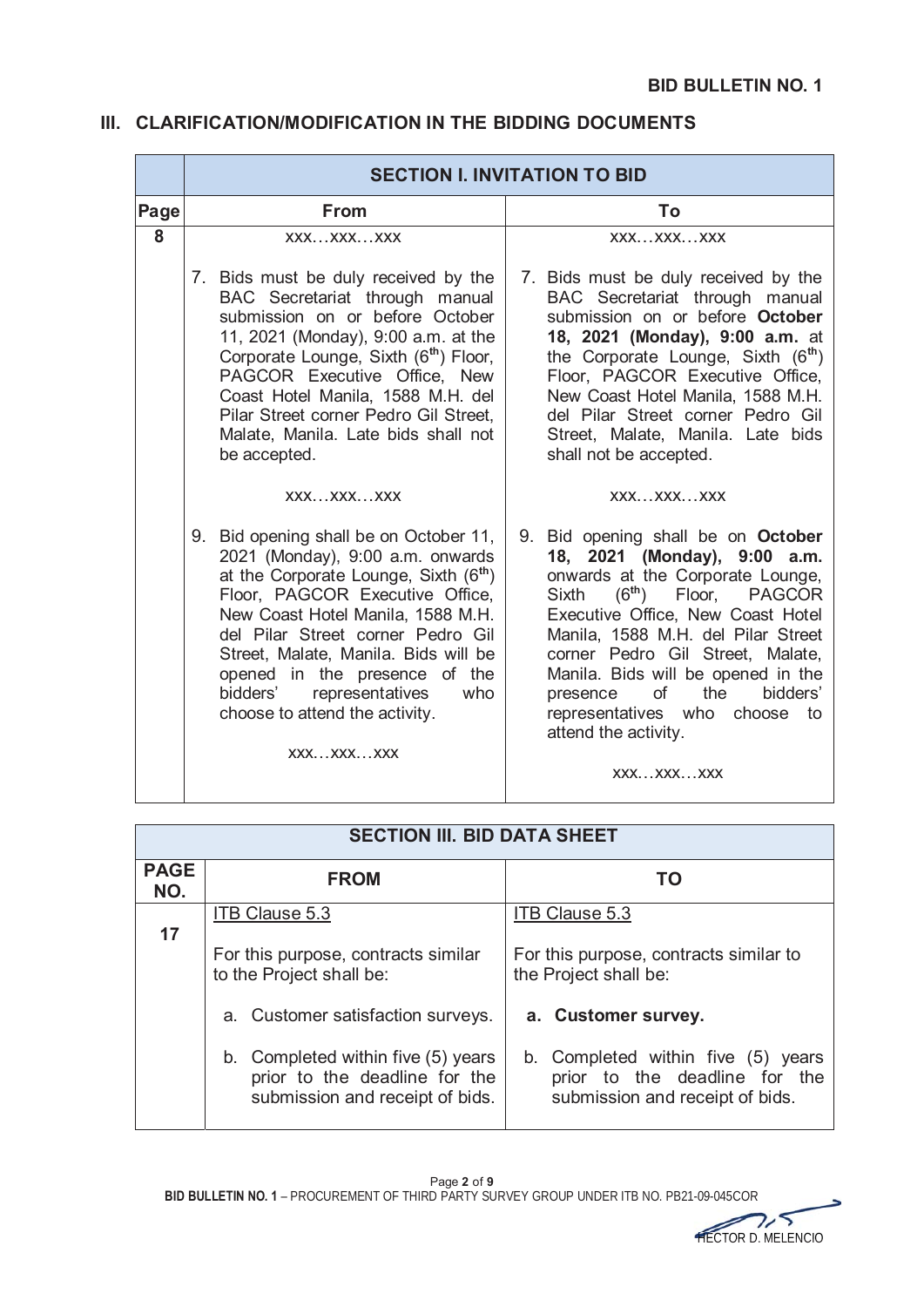| <b>SECTION VI. SCHEDULE OF REQUIREMENTS</b><br>* DRAFT SERVICE CONTRACT |                                                                                                                                            |                                                                                                                                         |                                                                                                                          |  |  |  |  |  |
|-------------------------------------------------------------------------|--------------------------------------------------------------------------------------------------------------------------------------------|-----------------------------------------------------------------------------------------------------------------------------------------|--------------------------------------------------------------------------------------------------------------------------|--|--|--|--|--|
| <b>PAGE</b><br>NO.                                                      | <b>FROM</b>                                                                                                                                |                                                                                                                                         |                                                                                                                          |  |  |  |  |  |
| 24                                                                      | The delivery schedule expressed as weeks/months stipulates hereafter a delivery<br>date which is the date of delivery to the project site. |                                                                                                                                         |                                                                                                                          |  |  |  |  |  |
| $*43$                                                                   | <b>DELIVERY</b><br><b>SCHEDULE</b>                                                                                                         | <b>DELIVERABLES</b>                                                                                                                     |                                                                                                                          |  |  |  |  |  |
|                                                                         | First (1 <sup>st</sup> ) Delivery                                                                                                          | Within seven (7) calendar<br>from the<br>days<br>date<br>of<br>receipt by the winning<br>bidder of the Notice to<br>Proceed (NTP).      | Inception meeting and<br>discussion<br><b>of</b><br>sampling<br>design,<br>methodology,<br>protocols<br>and<br>workplan. |  |  |  |  |  |
|                                                                         | Second $(2nd)$<br>Delivery                                                                                                                 | Within<br>fourteen<br>(14)<br>calendar days from the date<br>of receipt by the winning<br>bidder of the Notice to<br>Proceed (NTP).     | Review, add, format,<br>and translate survey<br>instrument.                                                              |  |  |  |  |  |
|                                                                         | Third (3 <sup>rd)</sup> Delivery                                                                                                           | Within<br>twenty-one<br>(21)<br>calendar days from the date<br>of receipt by the winning<br>bidder of the Notice to<br>Proceed (NTP).   | Result<br>of the<br>pilot<br>testing<br>of<br>survey<br>instrument.                                                      |  |  |  |  |  |
|                                                                         | Fourth $(4th)$<br>Delivery                                                                                                                 | Within<br>twenty-eight<br>(28)<br>calendar days from the date<br>of receipt by the winning<br>bidder of the Notice to<br>Proceed (NTP). | Finalized<br>survey<br>instrument.                                                                                       |  |  |  |  |  |
|                                                                         | Fifth (5 <sup>th</sup> ) Delivery                                                                                                          | Within forty-nine (49)<br>calendar days from the date<br>of receipt by the winning<br>bidder of the Notice to<br>Proceed (NTP).         | Result<br>οf<br>data<br>collection.                                                                                      |  |  |  |  |  |
|                                                                         | Sixth (6 <sup>th</sup> ) Delivery                                                                                                          | Within<br>seventy<br>(70)<br>calendar days from the date<br>of receipt by the winning<br>bidder of the Notice to<br>Proceed (NTP).      | Update on the<br>data<br>cleaning<br>and<br>validation,<br>and<br>computation<br>οf<br>descriptive statistics.           |  |  |  |  |  |
|                                                                         | Seventh (7 <sup>th</sup> )<br><b>Delivery</b>                                                                                              | Within<br>eighty-four<br>(84)<br>calendar days from the date<br>of receipt by the winning<br>bidder of the Notice to<br>Proceed (NTP).  | Submission of Final<br>Report<br>Oral<br>$\sqrt{ }$<br>Presentation.                                                     |  |  |  |  |  |

Page **3** of **9**

BID BULLETIN NO. 1 - PROCUREMENT OF THIRD PARTY SURVEY GROUP UNDER ITB NO. PB21-09-045COR



د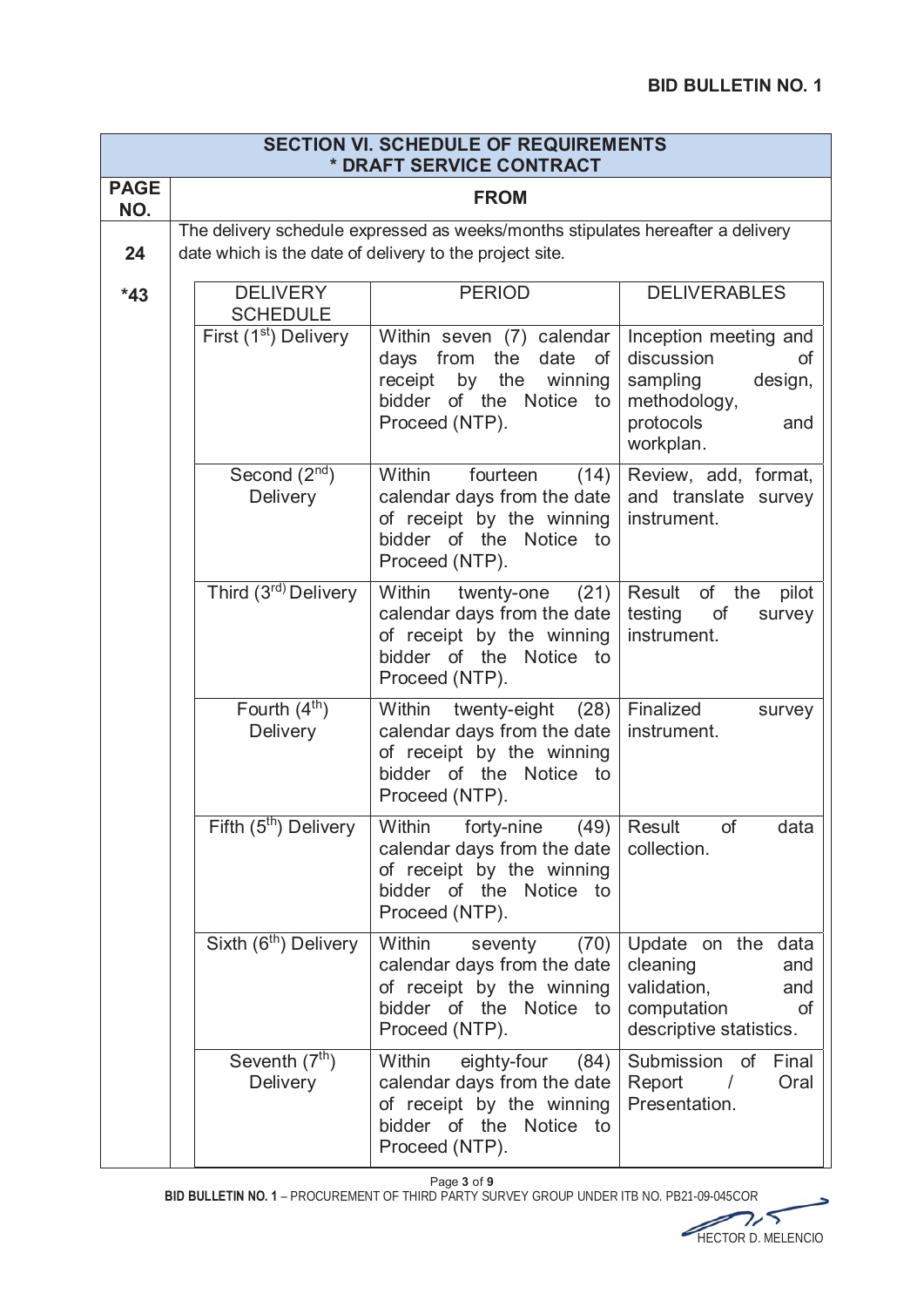|                  | position of Authorized Rep.)]                                                                                                              |                                                                                     |                     |                                 |       |                                                          |
|------------------|--------------------------------------------------------------------------------------------------------------------------------------------|-------------------------------------------------------------------------------------|---------------------|---------------------------------|-------|----------------------------------------------------------|
| Duly             | authorized                                                                                                                                 | sign<br>to                                                                          | <b>Bid</b>          | for                             | and   | behalf<br><b>on</b><br>(Please indicate name of company) |
|                  |                                                                                                                                            |                                                                                     | TO                  |                                 |       |                                                          |
|                  | The delivery schedule expressed as weeks/months stipulates hereafter a delivery<br>date which is the date of delivery to the project site. |                                                                                     |                     |                                 |       |                                                          |
|                  | <b>DELIVERY</b>                                                                                                                            |                                                                                     | <b>DELIVERABLES</b> |                                 |       | <b>DELIVERY PERIOD</b>                                   |
|                  | <b>SCHEDULE</b><br>First (1 <sup>st</sup> ) Delivery                                                                                       | Inception<br>discussion<br>design,<br>protocols and workplan.                       | meeting<br>of       | and<br>sampling<br>methodology, |       |                                                          |
|                  | Second $(2nd)$<br><b>Delivery</b>                                                                                                          | Review, add, format, and<br>translate survey instrument.                            |                     |                                 |       |                                                          |
|                  | Third (3 <sup>rd)</sup> Delivery                                                                                                           | Result of the pilot testing of<br>survey instrument.                                |                     |                                 | shall | Final written report<br>be submitted                     |
|                  | Fourth $(4th)$<br>Delivery                                                                                                                 | Finalized<br>instrument.                                                            |                     | survey                          |       | by January 15, 2021                                      |
|                  | Fifth $(5th)$ Delivery                                                                                                                     | Result of data collection.                                                          |                     |                                 |       |                                                          |
|                  | Sixth (6 <sup>th</sup> ) Delivery                                                                                                          | Update<br>cleaning and validation, and<br>computation of descriptive<br>statistics. | on                  | the<br>data                     |       |                                                          |
|                  | Seventh $(7th)$<br>Delivery                                                                                                                | Submission of Final Report<br>/ Oral Presentation.                                  |                     |                                 |       |                                                          |
| <b>CONFORME:</b> |                                                                                                                                            |                                                                                     |                     |                                 |       |                                                          |
|                  |                                                                                                                                            |                                                                                     |                     |                                 |       |                                                          |

د HECTOR D. MELENCIO HECTOR D MELENCIO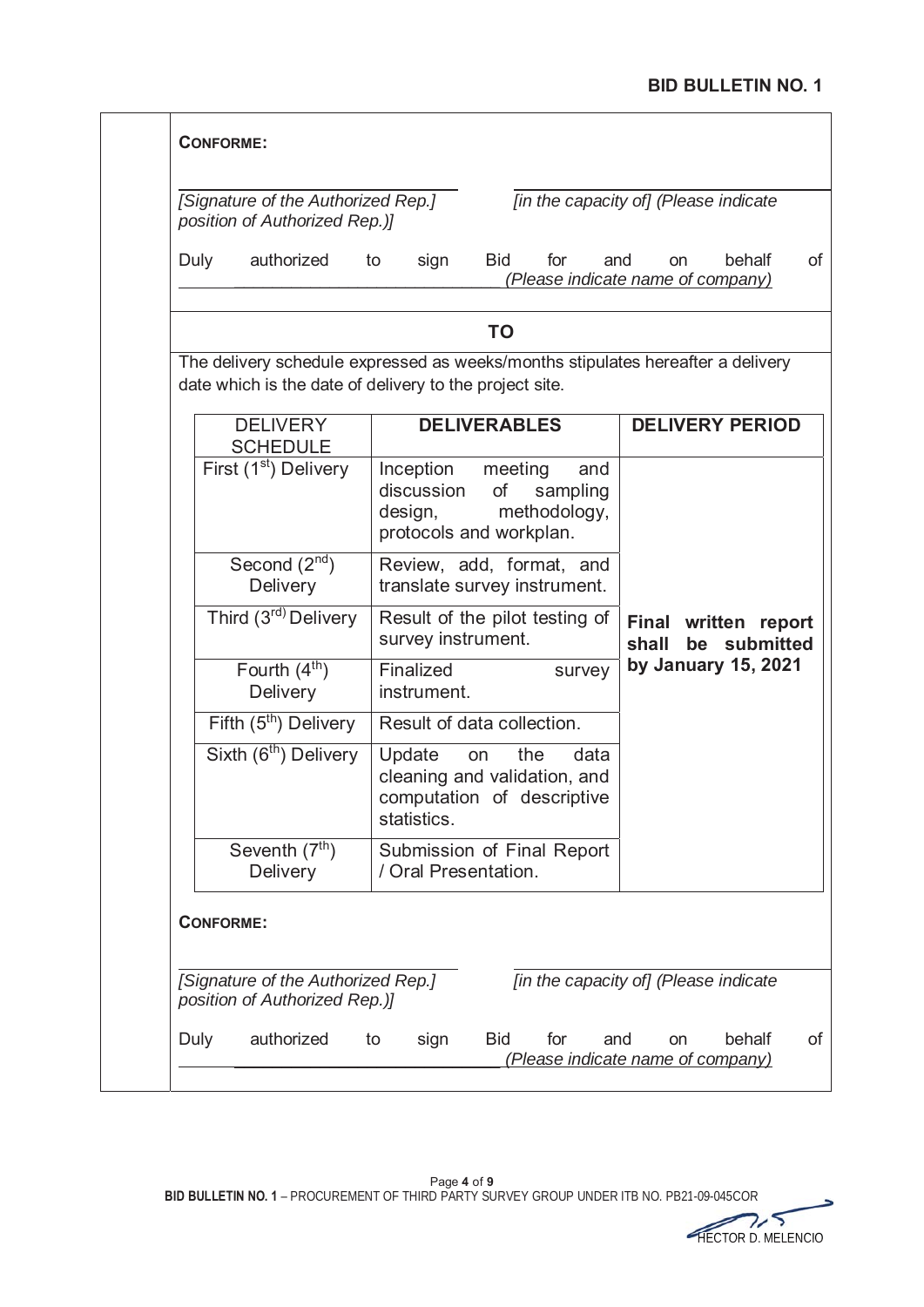|                    |                                                                                                                                               | <b>SECTION VII. TECHNICAL SPECIFICATION</b><br>* PURCHASE CONTRACT                                                                                                                                 |                |                                                                                                                                                                                                                                           |                                    |
|--------------------|-----------------------------------------------------------------------------------------------------------------------------------------------|----------------------------------------------------------------------------------------------------------------------------------------------------------------------------------------------------|----------------|-------------------------------------------------------------------------------------------------------------------------------------------------------------------------------------------------------------------------------------------|------------------------------------|
| <b>PAGE</b><br>NO. | <b>Specification</b>                                                                                                                          |                                                                                                                                                                                                    |                | <b>Bidders must state</b><br>either<br>here<br>"Comply"<br>or "Not<br>Comply"<br>against<br>each<br>οf<br>the<br>individual<br>parameters of each<br><b>Specification</b><br>stating<br>the<br>corresponding<br>performance<br>parameter. |                                    |
|                    |                                                                                                                                               |                                                                                                                                                                                                    | <b>FROM</b>    |                                                                                                                                                                                                                                           |                                    |
| $25 - 27$          |                                                                                                                                               |                                                                                                                                                                                                    | XXXXXXXXX      |                                                                                                                                                                                                                                           |                                    |
| $*41-51$           | B. Methodology<br>The third-party service provider shall employ the<br>i.<br>following data gathering methods:                                |                                                                                                                                                                                                    |                |                                                                                                                                                                                                                                           | <b>Statement of</b><br>Compliance: |
|                    |                                                                                                                                               | <b>CLASSIFICATION</b>                                                                                                                                                                              |                | <b>METHOD</b>                                                                                                                                                                                                                             |                                    |
|                    |                                                                                                                                               | Casino customers                                                                                                                                                                                   |                | Intercept                                                                                                                                                                                                                                 |                                    |
|                    | Telephone / Face-to-face<br>Licensees<br>/ Online                                                                                             |                                                                                                                                                                                                    |                |                                                                                                                                                                                                                                           |                                    |
|                    | ii. The length of interview should not go beyond<br>fifteen (15) minutes.                                                                     |                                                                                                                                                                                                    |                |                                                                                                                                                                                                                                           |                                    |
|                    |                                                                                                                                               | iii. As compliance to the Data Privacy Act of 2018, the<br>third-party service provider should request the<br>respondents (Intercept) to sign a consent form<br>before the start of the interview. |                |                                                                                                                                                                                                                                           |                                    |
|                    | iv. The survey shall cover both Casino Filipino<br>Branches and Satellites nationwide and PAGCOR<br>Licensees based on the guidelines of GCG. |                                                                                                                                                                                                    |                |                                                                                                                                                                                                                                           |                                    |
|                    |                                                                                                                                               | v. Survey Methodology shall follow GCG-approved<br>guidelines.                                                                                                                                     |                |                                                                                                                                                                                                                                           |                                    |
|                    |                                                                                                                                               | C. Expected Output                                                                                                                                                                                 |                |                                                                                                                                                                                                                                           | <b>Statement of</b>                |
|                    |                                                                                                                                               | <b>ACTIVITY</b>                                                                                                                                                                                    |                | <b>TIMELINE</b>                                                                                                                                                                                                                           | Compliance:                        |
|                    | οf                                                                                                                                            | Inception meeting and discussion<br>sampling<br>protocols<br>methodology,                                                                                                                          | design,<br>and | 1 week<br>[seven (7)]<br>calendar days]                                                                                                                                                                                                   |                                    |
|                    |                                                                                                                                               | workplan<br>add,<br>format,<br>Review,<br>translate survey instrument                                                                                                                              |                |                                                                                                                                                                                                                                           |                                    |

Page **5** of **9**

BID BULLETIN NO. 1 - PROCUREMENT OF THIRD PARTY SURVEY GROUP UNDER ITB NO. PB21-09-045COR

HECTOR D. MELENCIO HECTOR D MELENCIO

5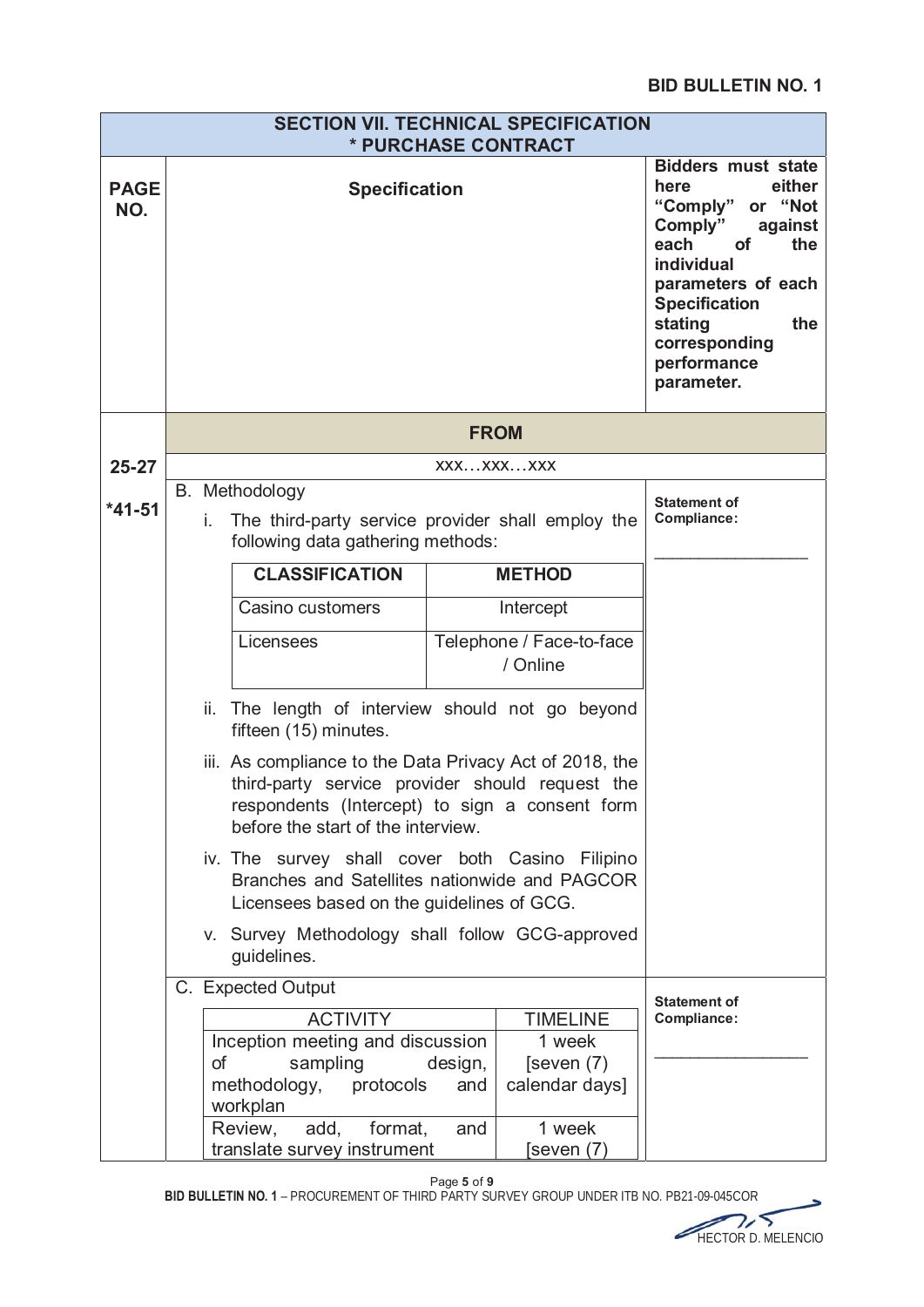|      |                                                                       |             | calendar days]<br>1 week |                                    |
|------|-----------------------------------------------------------------------|-------------|--------------------------|------------------------------------|
|      | Pilot testing of survey instrument                                    |             | [seven $(7)$             |                                    |
|      |                                                                       |             | calendar days]           |                                    |
|      | Finalization of survey instrument                                     |             | 1 week                   |                                    |
|      |                                                                       |             | [seven $(7)$             |                                    |
|      |                                                                       |             | calendar days]           |                                    |
|      | Data collection set-up (including                                     |             | 2 weeks                  |                                    |
|      | production and preparation of                                         |             | [fourteen (14)           |                                    |
|      | fieldwork materials)                                                  |             | calendar days]           |                                    |
|      | Data collection proper                                                |             | 1 week                   |                                    |
|      |                                                                       |             | [seven $(7)$             |                                    |
|      |                                                                       |             | calendar days]           |                                    |
|      | Data cleaning and validation, and                                     |             | 3 weeks                  |                                    |
|      | computation<br>οf                                                     | descriptive | [twenty-one              |                                    |
|      | statistics                                                            |             | (21) calendar            |                                    |
|      |                                                                       |             | days]<br>2 weeks         |                                    |
|      | Writing and submission of the<br>final analysis/report                |             | [fourteen (14)           |                                    |
|      |                                                                       |             | calendar days]           |                                    |
|      |                                                                       |             | 12 weeks                 |                                    |
|      | <b>TOTAL</b>                                                          |             | [eighty-four             |                                    |
|      |                                                                       |             | (84) calendar            |                                    |
|      |                                                                       |             | days]                    |                                    |
|      |                                                                       | XXXXXXXXX   |                          |                                    |
|      |                                                                       | <b>TO</b>   |                          |                                    |
|      |                                                                       | XXXXXXXXX   |                          |                                    |
|      | B. Methodology                                                        |             |                          |                                    |
| İ.   | The third-party service provider shall employ the                     |             |                          |                                    |
|      | following data gathering methods:                                     |             |                          | <b>Statement of</b><br>Compliance: |
|      | <b>CLASSIFICATION</b>                                                 |             | <b>METHOD</b>            |                                    |
|      | Casino customers                                                      |             | Intercept                |                                    |
|      |                                                                       |             |                          |                                    |
|      | Licensees                                                             |             | Telephone / Face-to-face |                                    |
|      |                                                                       |             | / Online                 |                                    |
|      |                                                                       |             |                          |                                    |
| ii.  | The length of interview should not go beyond<br>fifteen (15) minutes. |             |                          |                                    |
| iii. | As compliance to the Data Privacy Act of 2018, the                    |             |                          |                                    |
|      | third-party service provider should request the                       |             |                          |                                    |
|      | respondents (Intercept) to sign a consent form                        |             |                          |                                    |
|      | before the start of the interview.                                    |             |                          |                                    |
|      | iv. The survey shall cover both Casino Filipino                       |             |                          |                                    |
|      | Branches and Satellites nationwide and PAGCOR                         |             |                          |                                    |

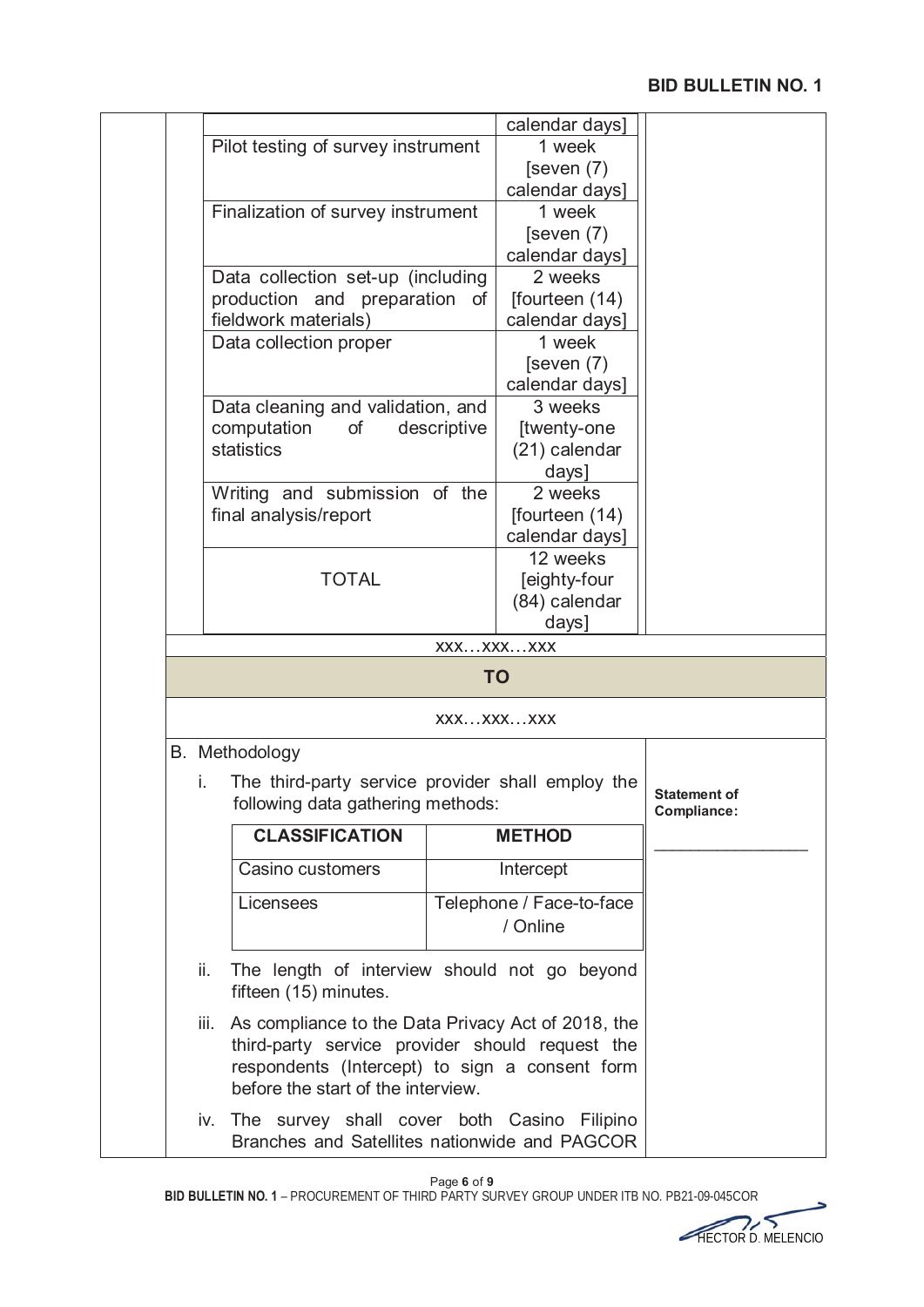| V.             | Licensees based on the guidelines of GCG.<br>Survey Methodology shall follow GCG-approved                                                                                                                                                                                                                                                    |                    |                                    |
|----------------|----------------------------------------------------------------------------------------------------------------------------------------------------------------------------------------------------------------------------------------------------------------------------------------------------------------------------------------------|--------------------|------------------------------------|
| guidelines.    |                                                                                                                                                                                                                                                                                                                                              |                    |                                    |
| lf.            | vi. The minimum target number of respondents for<br>Casino Filipino customers is Six Hundred (600).<br>quarantine statuses and/or<br>restrictions prohibit the operations of specific<br>casinos, the number of respondents specific to<br>the affected areas may be reallocated to the<br>quota of other Casino Filipino properties.        | government         | <b>Statement of</b><br>Compliance: |
|                | vii. Below is the number of respondents based on<br>the average customer attendance data of our<br>Casino Filipino properties. Given the travel and<br>budget restrictions, a minimum of Twenty-One<br>(21) [out of Forty-One (41)] properties (where<br>Metro Manila, Luzon, Visayas and Mindanao<br>must be represented) must be surveyed. |                    | <b>Statement of</b><br>Compliance: |
| Location       | Property                                                                                                                                                                                                                                                                                                                                     | <b>Respondents</b> |                                    |
|                | Angeles                                                                                                                                                                                                                                                                                                                                      | 40                 |                                    |
|                | Mimosa                                                                                                                                                                                                                                                                                                                                       | 15                 |                                    |
|                | <b>Ilocos Norte</b>                                                                                                                                                                                                                                                                                                                          | 15                 |                                    |
| Luzon          | Olongapo                                                                                                                                                                                                                                                                                                                                     | 30                 |                                    |
|                | Carmona                                                                                                                                                                                                                                                                                                                                      | 15                 |                                    |
|                | San Pedro                                                                                                                                                                                                                                                                                                                                    | 15                 |                                    |
|                | Tagaytay                                                                                                                                                                                                                                                                                                                                     | 35                 |                                    |
|                | <b>Bacolod</b>                                                                                                                                                                                                                                                                                                                               | 35                 |                                    |
|                |                                                                                                                                                                                                                                                                                                                                              |                    |                                    |
|                | Iloilo                                                                                                                                                                                                                                                                                                                                       | 15                 |                                    |
| <b>Visayas</b> | Cebu                                                                                                                                                                                                                                                                                                                                         | 50                 |                                    |
|                | Mactan                                                                                                                                                                                                                                                                                                                                       | 25                 |                                    |
|                | Parkmall                                                                                                                                                                                                                                                                                                                                     | 25                 |                                    |
| Mindanao Tagum |                                                                                                                                                                                                                                                                                                                                              | 15                 |                                    |
|                | Malate                                                                                                                                                                                                                                                                                                                                       | 50                 |                                    |
|                | Malabon                                                                                                                                                                                                                                                                                                                                      | 30                 |                                    |
|                | Ronquillo                                                                                                                                                                                                                                                                                                                                    | 35                 |                                    |
| <b>Metro</b>   | Winford                                                                                                                                                                                                                                                                                                                                      | 60                 |                                    |
| <b>Manila</b>  | Kartini                                                                                                                                                                                                                                                                                                                                      | 15                 |                                    |
|                | Midas                                                                                                                                                                                                                                                                                                                                        | 30                 |                                    |
|                | Citystate                                                                                                                                                                                                                                                                                                                                    | 25                 |                                    |

BID BULLETIN NO. 1 - PROCUREMENT OF THIRD PARTY SURVEY GROUP UNDER ITB NO. PB21-09-045COR

 $\rightarrow$ HECTOR D. MELENCIO D MELENCIO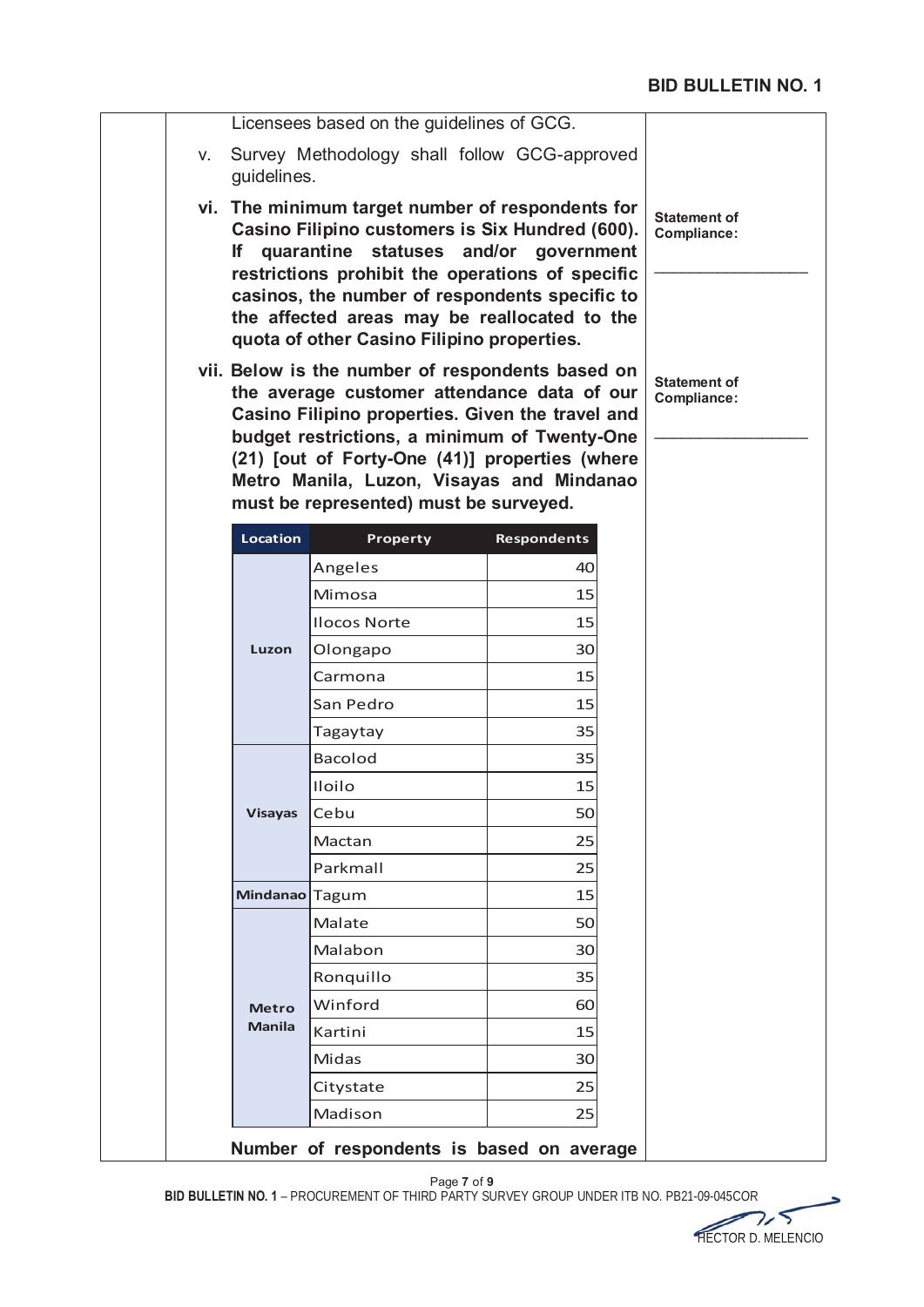| customer attendance.                                                                                                                                                                                                                                                                                                                                                                                                   |                      |                                    |
|------------------------------------------------------------------------------------------------------------------------------------------------------------------------------------------------------------------------------------------------------------------------------------------------------------------------------------------------------------------------------------------------------------------------|----------------------|------------------------------------|
| viii. Sampling Universe/Frame for Licensee:                                                                                                                                                                                                                                                                                                                                                                            | <b>Statement of</b>  |                                    |
| <b>Integrated Resorts</b>                                                                                                                                                                                                                                                                                                                                                                                              | 12                   | Compliance:                        |
| <b>Bingo</b>                                                                                                                                                                                                                                                                                                                                                                                                           | 609                  |                                    |
| E-games                                                                                                                                                                                                                                                                                                                                                                                                                | 258                  |                                    |
| <b>Sports Betting</b>                                                                                                                                                                                                                                                                                                                                                                                                  | 57                   |                                    |
| <b>POGO Operational</b>                                                                                                                                                                                                                                                                                                                                                                                                | 27                   |                                    |
| <b>TOTAL</b>                                                                                                                                                                                                                                                                                                                                                                                                           | 963                  |                                    |
| ix. The above table outlines the total number of<br>licensees across the different segments. The<br>minimum target number of respondents for<br>licensees is five hundred (500).                                                                                                                                                                                                                                       |                      | <b>Statement of</b><br>Compliance: |
| The end-user, Marketing Department (MD) will<br>Х.<br>endorse the winning agency to the respective<br>Branch Management teams (thru the Branch<br><b>Marketing and Customer Relations Sections).</b>                                                                                                                                                                                                                   |                      | <b>Statement of</b><br>Compliance: |
| xi. Since GCG's Enhanced Standard Methodology<br>allows the use of online survey tool/platform or<br>self-accomplishment<br>of<br>questionnaires for licensees (Respondents are<br>top executives/managers in which securing an<br>appointment is difficult), the end-user (MD) will<br>be assisting the winning bidder by providing all<br>the necessary contact details / endorsements<br>of the target respondents. | the<br>survey        | <b>Statement of</b><br>Compliance: |
| xii. The winning bidder<br>must<br>approved guidelines and questionnaire (where,<br>modification or alteration of the transmitted<br>questionnaires remain prohibited. However,<br>GOCCs may add specific questions to their<br>products and services, as long as the survey<br>instrument remains in accordance with the<br>guidelines prescribed).                                                                   | use the<br>GCG-      | <b>Statement of</b><br>Compliance: |
| C. Expected Output                                                                                                                                                                                                                                                                                                                                                                                                     |                      | <b>Statement of</b>                |
| <b>ACTIVITY</b>                                                                                                                                                                                                                                                                                                                                                                                                        | <b>TIMELINE</b>      | Compliance:                        |
| Inception meeting and discussion<br>of<br>sampling<br>design,                                                                                                                                                                                                                                                                                                                                                          |                      |                                    |
| methodology, protocols<br>and                                                                                                                                                                                                                                                                                                                                                                                          |                      |                                    |
| workplan<br>add, format,<br>Review,<br>and                                                                                                                                                                                                                                                                                                                                                                             |                      |                                    |
| translate survey instrument                                                                                                                                                                                                                                                                                                                                                                                            |                      |                                    |
| Pilot testing of survey instrument                                                                                                                                                                                                                                                                                                                                                                                     | <b>Final written</b> |                                    |

Page **8** of **9**

BID BULLETIN NO. 1 - PROCUREMENT OF THIRD PARTY SURVEY GROUP UNDER ITB NO. PB21-09-045COR



5